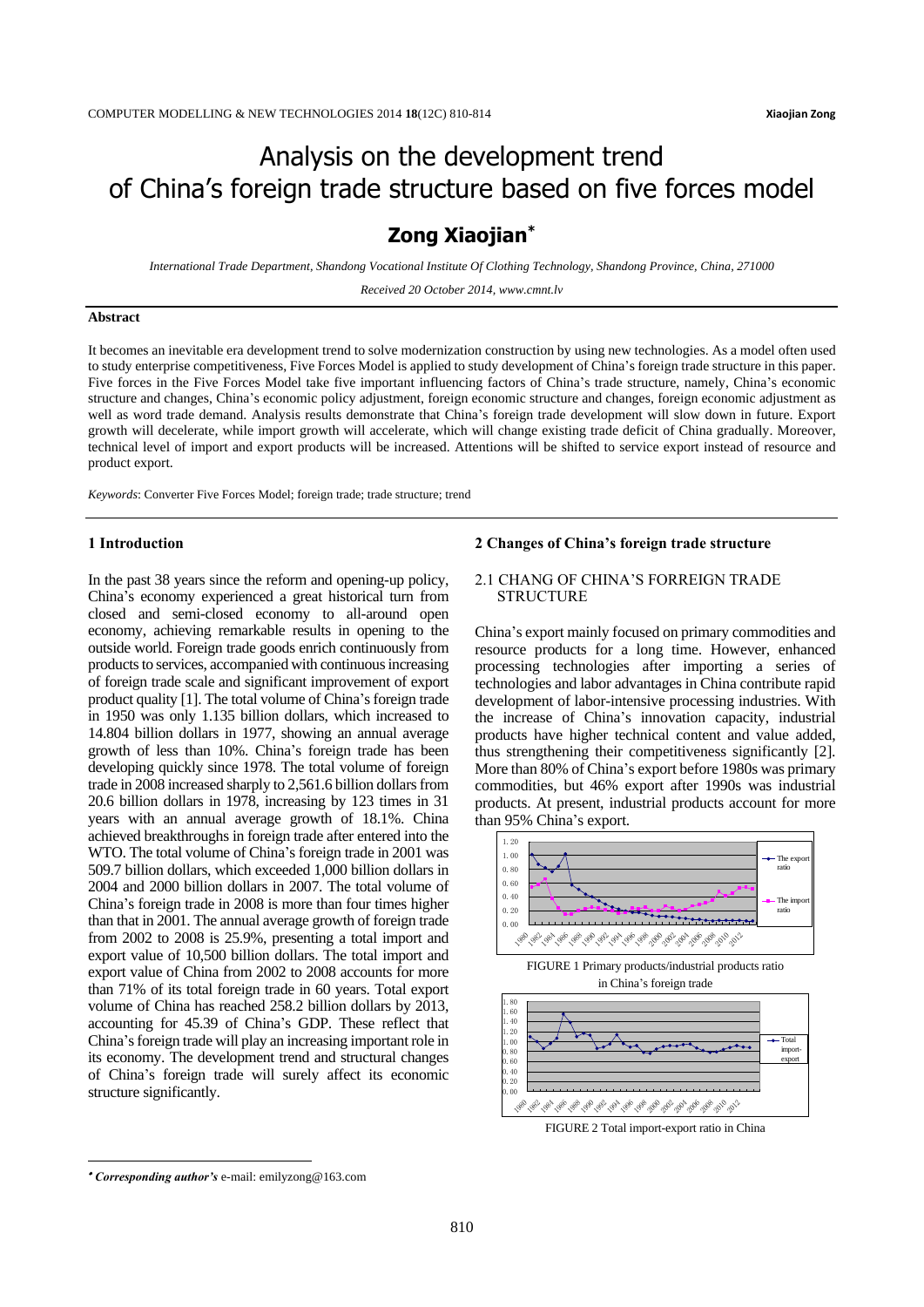Continuous changes of commodity structure. Recently, mechanical and electrical products and new high-tech products become the main imports in China gradually. Now, China has become an import power of mechanical and electrical products from a big exporter. China's import of mechanical and electrical products has increased from 5.65 billion dollars to 538.7 billion dollars since the reform and opening up policy, increasing its proportion in China's total imports from 28.2% to 47.5%. China's import of new hightech products increases to 341.9 billion dollars from 29.2 billion dollars in 1998, increasing its proportion in China's total imports from 20.8% to 30.2%. Such rapid import growth of mechanical and electrical products and new hightech products not only offset resource and technical shortages for China's economic construction, but also create conditions for industrial restructuring and upgrading.

Rapid development of service trade. Service trade developed from nothing. A service trade pattern with diversified trade modes, rich content and wide coverage has been formed preliminarily. Before the reform and opening-up policy, China provided no services to foreign countries except for providing aid in construction and tourism services to some foreign friends. However, an integrated development pattern of service trade which is based on tourism and transportation services and takes emerging service trades (e.g. communication, insurance, finance, computer information service, consultation and advertisement) as growth points has been formed. Service trade has become an important component of China's foreign trade [3].

Continuous improvement of main trade structure. Overseas-funded enterprises take the dominant role in China's export, while state-owned enterprises contribute fewer and fewer exports gradually. China's exports to America, Japan and Europe reduce to less than 45% from 51% in 2005. On the contrary, China's import-export proportion to emerging market countries like India, Korea and Argentina increases significantly [4]. Viewed from the domestic perspective, although east China takes the dominant role in export, middle and west China achieved rapid development in recent years, showing strong growth momentum of export. The export contribution of middle and west China increases to 12% from 8% in 2005.

#### 2.2 CHANGE OF FOREIGN TRADE MODE

Foreign trade mode mainly changes from processing trade to general trade. Mode of China's foreign trade from 1949 to 1978 adopted spot trade which prevails on the world market. During this period, China's foreign trade was mainly generally trade. Due to the trade development with western countries and third world countries since 1978, China threw great endeavors to general trade development and adopted flexible diversified modes of trade, including processing with supplied materials, processing with supplied samples, assembling with provided parts, compensation trade and processing with imported materials. Various modes of technical foreign trade were used, such as technology license, counselor, technical services and cooperative production. Moreover, it launched counter trade with developing countries and border trade with

neighboring countries. All of these facilitate the development of China's foreign trade. Among various new modes of trade, processing trade achieves the most outstanding development. In 1981, processing trade only occupied 6% in China's total volume of foreign trade and generally trade occupied 93.5%. However, general trade declined gradually, while processing trade increased annually after 1981. Processing trade proportion in China's total volume of foreign trade exceeded 50% (reaching 50.6%) for the first time in 1996 and further increased to 53.4% in 1998. Later, it decreased slowly and reduced to 41.1% in 2008. Processing trade developed from smallscale to the main mode of China's foreign trade in short 30 years. It plays an important role in facilitating China's foreign trade and economic development.

Additionally, China's processing trade shifts attention from labor-intensive industrial products to capital-intensive and technology-intensive products, which is important to improve structure of imports and exports and accelerate upgrading of an industrial structure. Processing trade becomes an important channel for China to make use of foreign investment. It is positive to develop international market and participate in international production.

# 2.3 REIONAL STRUCTURE OF FOREIGN TRADE

With continuous progressing of the reform and opening-up policy, China attracts increasingly diversified trade partners. At early years of new China when adopting self-fettered policy, China only made foreign trades with her allied nations (former Soviet Union and some socialist countries). In the early stage of the reform and opening-up policy, China began to import abundant foreign capitals and technologies. She began to open its door to developed countries. Excited by the market diversification policy, China achieved breakthroughs in foreign trade in 1980s. She carried out trade communications with developed countries and regions, such as Europe and America. The number of China's foreign trade partners increases from more than 40 in 1978 to more than 200, covering almost all countries in the world [5]. This demonstrates that China has developed a worldwide trade structure. Currently, America, Europe and Japan have become the main foreign trade partners of China. Moreover, China made great progress in developing foreign trade partnership with emerging ASEAN regions and countries.

### **3 Development trend of China's foreign trade structure**

# 3.1 CONTENT AND DEVELOPMENT OF FIVE FORCES MODEL

Five Forces Model is proposed by Porter. Its structure is shown in Fig.1. It believes that there are five forces that determine competition scale and degree of an industry, and influence the attraction of industries together. It is an effective tool to analyze competitive features of enterprises in the relative industry. Five forces are threat from new entrants, threat from substitutes, suppliers' power, buyers' power and power of other stakeholders. Industrial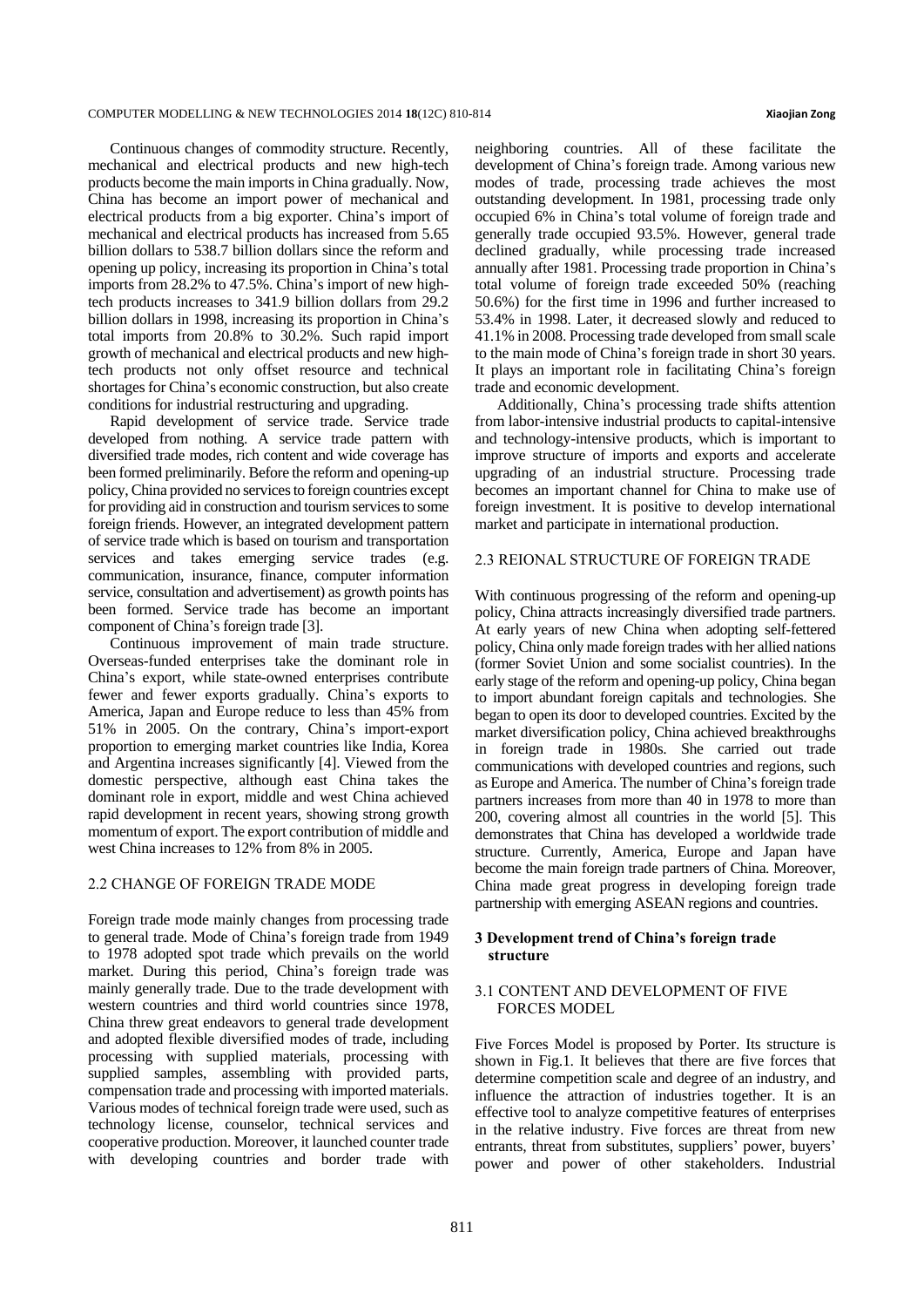attractiveness is the primary and fundamental determinant of enterprise profitability.



FIGURE 3 Structure of Five Forces Model

Five macro forces instead of above five micro ones shall be used in order to make the Five Forces Model applicable to development trend analysis of foreign trade structure. These five macro forces are China's economic structure and changes, China's economic policy adjustment, foreign economic structure and changes, foreign economic policy adjustment and world trade demand. If these five forces are viewed asfive influencing factor, each will be influenced by other influencing factors:

$$
X_{l+1} = X_{l}(x_1, x_2, \ldots, x_n);
$$

Where  $X$  is China's economic structure and changes and x is its influencing factors. This is the internal cause of China's foreign trade structural changes. Since it is impossible for regional trade structure to make big adjustment in a short, regional trade structure is viewed as relatively invariant. However, some changes still will happen. For example, foreign trade value of specific industries will change.

$$
Y_{l+1} = Y_l(y_1, y_2, \ldots y_n);
$$

Where  $Y$  is China's economic policy adjustment,  $y$  is its influencing factors, and *l* is year.

$$
Z_{l+1} = Z_l(z_1, z_2, \ldots z_n);
$$

Where *Z* is foreign economic structure and changes, and z is its influencing factors.

$$
T_{l+1} = T_l(t_1, t_2, \ldots, t_n);
$$

Where  $T$  is foreign economic policy adjustment and t is its influencing factors.

$$
W_{l+1} = W_l(w_1, w_2, ... w_n);
$$

Where  $W$  is world trade demand and  $w$  is its influencing factors.

ors.  
\nTherefore, the combined effect of five forces is:  
\n
$$
Q_{l+1} = X_1(x_1, x_2,...x_n) + Y_l(y_1, y_2,...y_n) + Z_l(z_1, z_2,...z_n)
$$
  
\n $+T_l(t_1, t_2,...t_n) + W_l(w_1, w_2,...w_n)$ 

To understand the development trend of China's foreign trade structure, the combined effect of five forces on China's foreign trade structure has to be analyzed. Actually, they have different acting directions and some may be opposite. For example, China's economic policy adjustment direction differs from that of foreign economic policy adjustment. China's economic policy may focus on export of technical products and import of resource products, while foreign economic policy may emphasize on technical export and resource import. Under this circumstance, China's economic policy adjustment and foreign economic policy adjustment couldn't complement each other. This is just like two enterprises in the same market adopt same marketing strategy for same products. Even China's economic structure and changes may have different acting direction from China's economic policy adjustment due to the significant economic strategic adjustment.



FIGURE 3. Possible acting directions of Five Forces Model

### 3.2 DEVELOPMENT TREND ANALYSIS OF CHINA'S FOREIGN TRADE STRUCTURE

Directions and strengths of these five forces have to be considered when analyzing China's current foreign trade structure.

China's economic structure and changes. China's economy is at stable development stage and the development slows down gradually. However, economic development strategy mainly concentrates on economic restructuring. It will shift attention from labor-intensive industries (quantity) to capital-intensive and technologyintensive industries (quality). With respect to the development structure of three industries, proportion of tertiary industry will be increased continuously, while primary and secondary industries will focus on increasing their technical level. Viewed from consumption perspective, China's economic strategy of promoting domestic demand will lead to continuous growth of domestic product consumption. To sum up, China's economic structural changes have positive effect on trade structure. Higher technical level of the industrial structure can increase quality of competitiveness of domestic made products, while promotion of domestic demand can facilitate resource and technology imports, and decrease trade friction.

China's economic policy adjustment. Any economic policy will influence trade structure directly or indirectly. Currently, China's economic policies focus on: 1) accelerating urban-rural economic integration; 2) enhancing industrial economic development in middle and west China to narrow regional gap; 3) emphasizing on sustainable economic development and harmony between environment and economic development. The first two policies will contribute continuous growth of foreign trade, but the third policy may cause adverse effect on foreign trade. This is because a lot of foreign polluting enterprises were admitted in the past, but now these polluting enterprises are kept off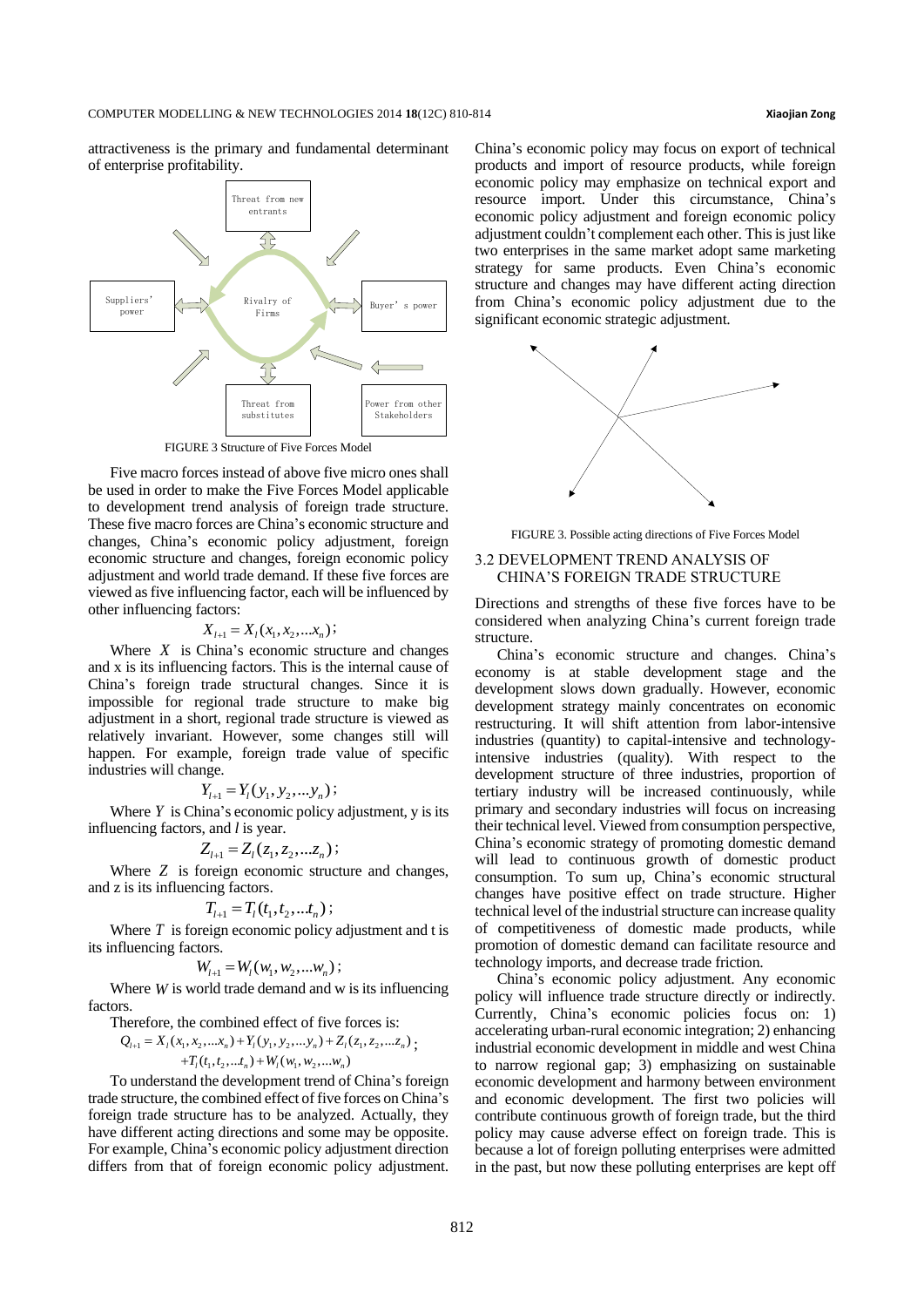from China. Furthermore, China's import structure will change with the continuous technological development. The continuous promotion of domestic demand will change consumption level and thereby changes import structure.

Foreign economic structures and changes. Developed countries suffered heavy unemployment after the financial crisis. Many developed countries represented by the United States began to shift attentions to manufacturing industry. They emphasized on re-industrialization and returning to real economy. However, they are still dominated by technical and service economy. Their industries fall behind those of developing countries. Europe who attaches high attention to service industry but has poor real economic development also becomes aware of the importance of industrial real economic development in the future. With the continuous updating of science and technology, the world economy will develop new growth points in three fields in the future: 1) wide application of digital equipments; 2) manufacturing industry will make worldwide revolutionary reform due to the progressing of mechanical and intelligent production means; 3) continuous development energy industries in the world. In a word, China's manufacturing export demand will reduce gradually. Viewed from consumption structure, proportion of service export in China's foreign trade will increase. This is caused by increasing service demand with the development of world economy. Meanwhile, the sharp slowdown emerging economies of developing countries represented by BRICS forces emerging economies to adjust economic structure.

Foreign economic policy adjustment. The core of Europe's 2020 Strategy is to change traditional economic growth pattern, achieve smart growth, sustainable growth and inclusive growth, increase employment and labor productivity as well as enhance social cohesion. Smart growth, or known as intelligent growth, aims to build an economy based on knowledge and innovation. The "reindustrialization" of America means to revitalize manufacturing industry at a higher starting point instead of returning to traditional manufacturing industry simply. It has two main development directions: 1) clean energy industry with characteristics of low carbon and environmental protection; 2) energy-intensive industrial cluster. The "Revitalization strategy of Japan" includes industrial revitalization plan, strategic market development plan and international development strategy. The industrial revitalization plan is the basis of the "Revitalization strategy of Japan", which covers various fields, such as industrial metabolism, talent training, technological innovation, IT development and application, improving core competitiveness, etc. Re-industrialization and industrial restructuring of developed countries will bring new changes to the world manufacturing industry. China may enjoy fewer and fewer advantages in manufacturing export to these developed countries.

World trade demand. China is the "world's factory" in the global trade. She mainly imports parts and raw materials from other economies within the region and processes them into products which will be exported to Europe and America. However, the financial crisis disclosed the overdependence of Asian developing economies on European and American markets. China's role shift in global trade may be further accelerated. Although China's demand can only drive global economic growth to a limited extent at present, it is important to note that Chinese market still has great potentials that haven't been explored. In the future, China is not only a main goods supplier, but also an important consumer market in the world. In the long run, export couldn't be the main driving force of economic growth of Zhejiang Province any more if global economy recovers slowly and recovery of world market demand still depends on supports of economic stimulus. As a result, world trade demand will reduce continuously and countries will depend more and more on self-sufficiency. Generally, world trade demand change is against China's foreign trade development.

To sum up, development trend of China's trade structure includes: 1) technical level of imports and exports will increase; 2) domestic demand will increase imports, while foreign industrial development will slow down China's export development. This will change China's trade deficit pattern gradually; 3) China will slow down its resource and product export growth, but achieves rapid development in service export; 4) the overall foreign trade growth will slows down; 5) east China will make fewer contributions to total volume of foreign trade, while middle and west China will make more contributions.

#### **4 Conclusions and suggestions**

According to the analysis results, big changes of world economic structure and trade pattern will take place after financial crisis. To improve China's foreign trade structure and facilitate continuous foreign trade and economic development, China is suggested to:

- (1) Pay close attention to changes of world economy situations, make more efforts on technological innovation, and increase competitiveness of domestic products in world trade. Except for technological advantage, comparative advantage is another important advantage of foreign trade. Only developing foreign trade industries according to foreign economic structure can promote the development of China's foreign trade.
- (2) Learn lessons of industrialization from developed countries, promote manufacturing development positively, and strengthen technological innovation and industrial upgrading of the manufacturing industry. Developed countries (e.g. the United States) have made great endeavors in deindustrialization, but now they adopt the "re-industrialization" strategy. This indicates the necessity and importance of industry.
- (3) Promote economic restructuring vigorously, give full play to structural advantages, and open wider to the outside world according to international trade pattern. Meanwhile, China shall pay attention to resourceoriented economic deficiency in China's economic development. She shall implement import strategy actively and make full use of foreign resource market to develop industrial economy.